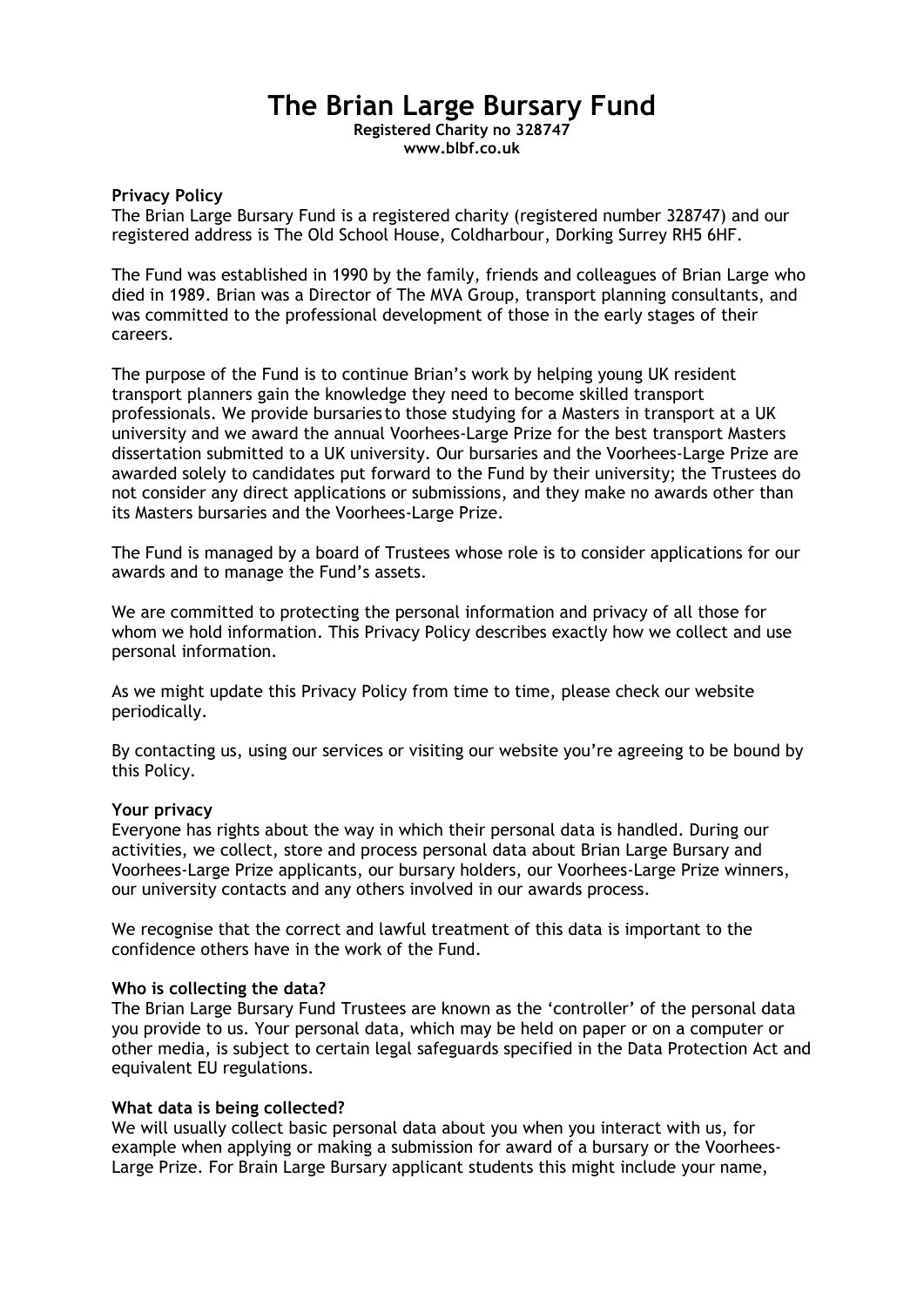postal address, telephone number, email address, your date of birth, gender, education and employment history, as well as the bank details of those awarded a bursary. For Voorhees-Large Prize applicants it will include contact details and information on their career and aspirations for Voorhees-Large Prize winners. For our university contacts it will include their email address, telephone number and position within the university.

If you require it, we will explain our reason for collecting such information.

We may also collect information about how our website is used and track which pages users visit. We use this information to monitor and improve our website. Where possible we use anonymous or aggregated data that does not identify individuals.

## **How will the information be used?**

We use the information to process Brian Large Bursary and Voorhees-Large Prize applications and to make payments to those to whom we award a bursary or prize.

## **What is the legal basis for processing the data?**

Under Article 6 of the General Data Protection Regulations (GDPR) our lawful basis for processing and holding personal information is 'legitimate interest' as it is necessary for us to use this information to provide our services.

## **Will the data be shared with any third parties?**

We will never sell your data to any third party nor will we share your details with other entities for marketing purposes. Neither do we send direct marketing communications ourselves.

We will only share information with other organisations or individuals where we have your permission to do so in accordance with this Privacy Policy or where it is necessary for a legitimate reason connected with the services we offer, or where it is required by law or regulation.

## **How long will the data be stored for?**

We hold your information only as long as necessary for the purposes we use it for.

#### **What are your rights?**

A new data protection law, starting in May 2018, gives everyone several very important rights. These are a right:

- for transparency over how we use your personal information (right to be informed).
- to request a copy of the information we hold about you, which will be provided to you within one month (right of access).
- to update or amend the information we hold about you if it is wrong (right of rectification).
- to ask us to stop using your information.
- to ask us to remove your personal information from our records (right to be 'forgotten').
- to object to the processing of your information for marketing purposes (right to object).
- to obtain and reuse your personal data for your own purposes (right to data portability).
- not be subject to a decision when it is based on automated processing (automated decision making and profiling).

Remember, you can change the way you hear from us or withdraw your permission for us to process your personal data at any time by contacting the Secretary (details below).